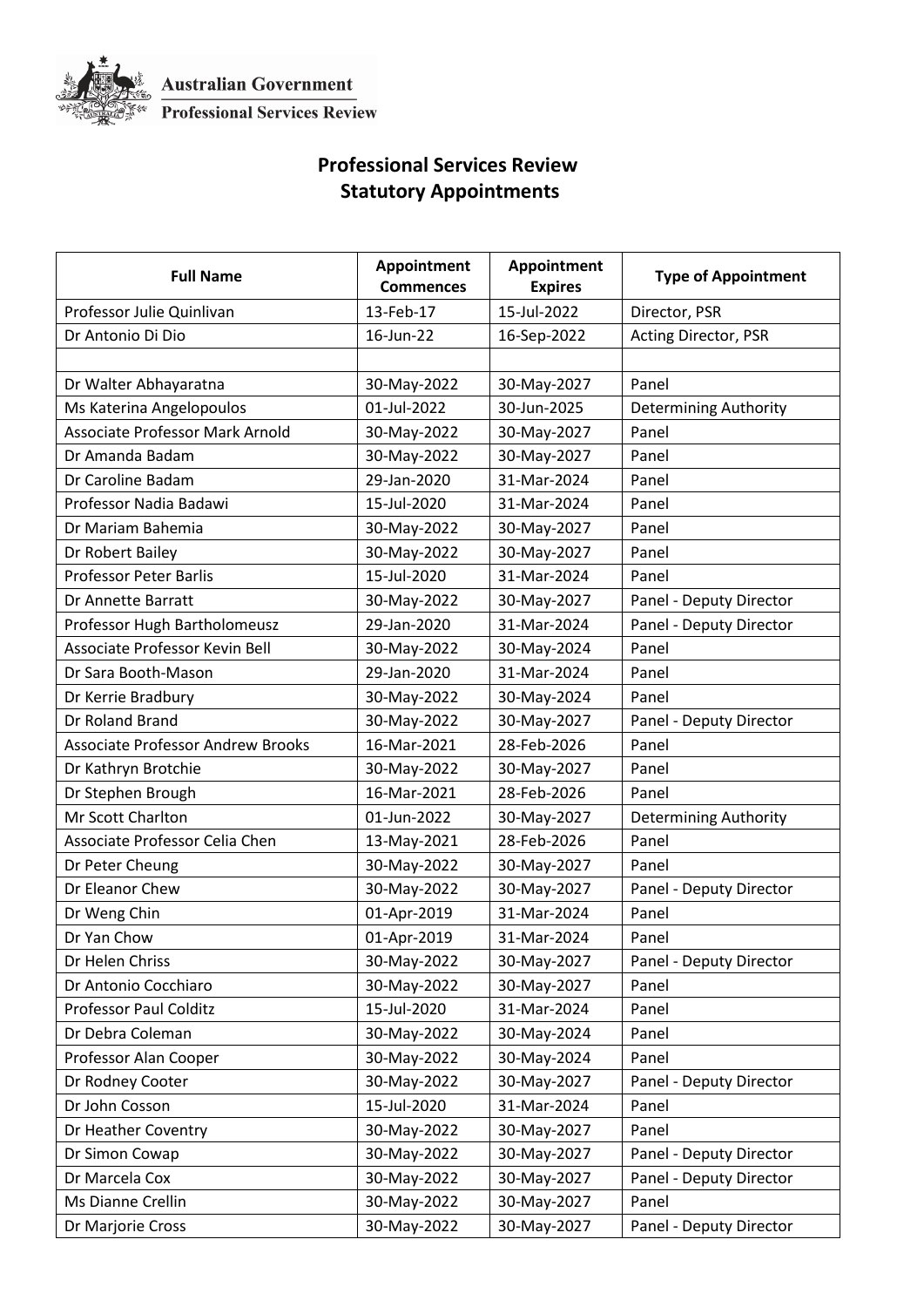| <b>Full Name</b>                     | Appointment<br><b>Commences</b> | Appointment<br><b>Expires</b> | <b>Type of Appointment</b>   |
|--------------------------------------|---------------------------------|-------------------------------|------------------------------|
| Dr David Curnow                      | 20-Aug-2021                     | 28-Feb-2026                   | Panel                        |
| Dr Nicholas Demediuk                 | 30-May-2022                     | 30-May-2027                   | Panel - Deputy Director      |
| Dr Antonio Di Dio                    | 30-May-2022                     | 30-May-2027                   | Panel - Deputy Director      |
| Dr Thomas Douch                      | 30-May-2022                     | 30-May-2027                   | Panel                        |
| Ms Jane Duffy                        | 30-May-2022                     | 30-May-2027                   | Panel - Deputy Director      |
| Dr Stephen Dunn                      | 30-May-2022                     | 30-May-2027                   | Panel                        |
| Professor John Dunne                 | 30-May-2022                     | 30-May-2027                   | Panel                        |
| Ms Marijke Eastaugh                  | 30-May-2022                     | 30-May-2027                   | Panel - Deputy Director      |
| Dr Pathma Edge                       | 30-May-2022                     | 30-May-2027                   | Panel - Deputy Director      |
| Dr Stewart Einfeld                   | 29-Jan-2020                     | 31-Mar-2024                   | Panel                        |
| Mrs Esther Euripidou                 | 30-May-2022                     | 30-May-2027                   | Panel                        |
| Dr Timothy Flanagan                  | 30-May-2022                     | 30-May-2027                   | Panel - Deputy Director      |
|                                      | 01-Jul-2022                     | 30-Jun-2027                   | <b>Determining Authority</b> |
| Dr Karen Flegg                       | 30-May-2022                     | 30-May-2027                   | Panel - Deputy Director      |
| Dr Howard Galloway                   | 30-May-2022                     | 30-May-2027                   | Panel                        |
| Dr Stuart Game                       | 30-May-2022                     | 30-May-2027                   | Panel                        |
| Mrs Karen Garner-Hamilton            | 30-May-2022                     | 30-May-2026                   | Panel                        |
| Dr Alison Garvin                     | 30-May-2022                     | 30-May-2027                   | Panel                        |
| Associate Professor Kurt Gebauer     | 29-Jan-2020                     | 31-Mar-2024                   | Panel                        |
| Professor John Gibson                | 30-May-2022                     | 30-May-2027                   | Panel - Deputy Director      |
| Dr Andrew Gikas                      | 20-Aug-2021                     | 28-Feb-2026                   | Panel                        |
| <b>Professor Gerard Gill</b>         | 30-May-2022                     | 30-May-2027                   | Panel                        |
| Dr Nicole Goh                        | 30-May-2022                     | 30-May-2027                   | Panel                        |
| Dr Nicole Gorddard                   | 29-Jan-2020                     | 31-Mar-2024                   | Panel                        |
| <b>Professor Stuart Grieve</b>       | 30-May-2022                     | 30-May-2027                   | Panel                        |
| Professor John Grigg                 | 30-May-2022                     | 30-May-2027                   | Panel                        |
| Professor John Gullotta              | 30-May-2022                     | 30-May-2027                   | Panel                        |
| Dr Peter Habersberger                | 29-Jan-2020                     | 31-Mar-2024                   | Panel                        |
| Dr Kerry Harris                      | 30-May-2022                     | 30-May-2027                   | Panel                        |
| Dr Matthew Hawthorne                 | 15-Jul-2020                     | 31-Mar-2024                   | Panel                        |
| Dr Peter Heathcote                   | 16-Mar-2021                     | 28-Feb-2026                   | Panel - Deputy Director      |
| Professor William Heddle             | 15-Jul-2020                     | 31-Mar-2024                   | Panel                        |
| Dr Charlotte Hespe                   | 30-May-2022                     | 30-May-2027                   | Panel - Deputy Director      |
| Professor Peter Hewett               | 01-Apr-2019                     | 31-Mar-2024                   | Panel                        |
| Dr Kian Yong Ho                      | 29-Jan-2020                     | 31-Mar-2024                   | Panel                        |
| Dr Alan Hodgson                      | 30-May-2022                     | 30-May-2027                   | Panel                        |
| Dr Rebekah Hoffman                   | 30-May-2022                     | 30-May-2027                   | Panel                        |
| Dr Charles Howse                     | 30-May-2022                     | 30-May-2027                   | Panel - Deputy Director      |
| Dr Michael Hurley                    | 30-May-2022                     | 30-May-2027                   | Panel - Deputy Director      |
| Dr Elspeth Hutton                    | 16-Mar-2021                     | 28-Feb-2026                   | Panel                        |
| Associate Professor Aniello Iannuzzi | 01-Jul-2022                     | 30-Jun-2025                   | Determining Authority Chair  |
| Dr Gerard Ingham                     | 30-May-2022                     | 30-May-2027                   | Panel - Deputy Director      |
| Dr Sugantha Jagadeesan               | 30-May-2022                     | 30-May-2027                   | Panel                        |
| Dr Komalta Jaiswal                   | 30-May-2022                     | 30-May-2027                   | Panel                        |
| Ms Nikki Johnston                    | 20-Aug-2021                     | 28-Feb-2026                   | Panel                        |
| Dr Fiona Joske                       | 29-Jan-2020                     | 31-Mar-2024                   | Panel                        |
| Associate Professor Rajeev Jyoti     | 30-May-2022                     | 30-May-2027                   | Panel                        |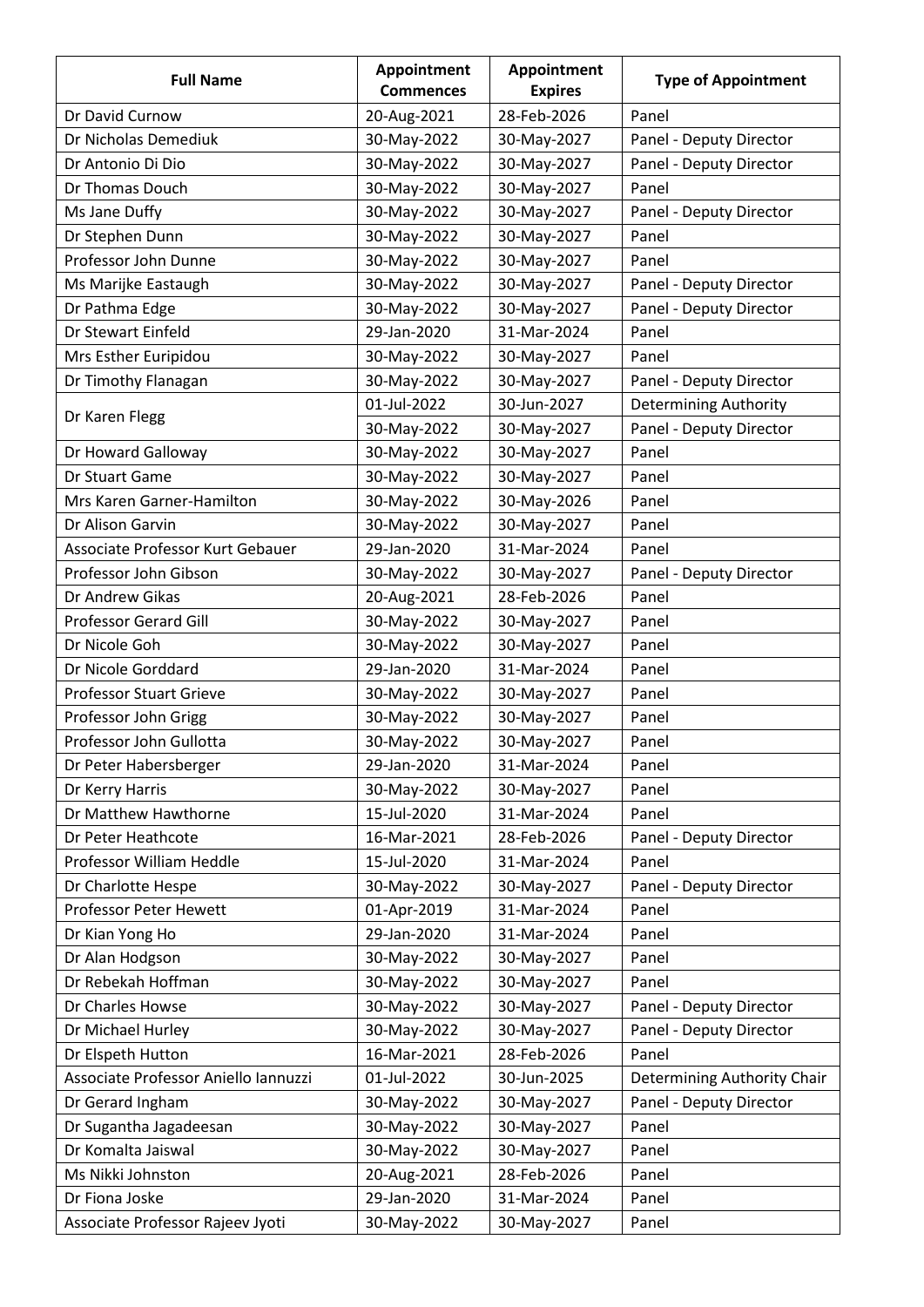| <b>Full Name</b>                    | Appointment<br><b>Commences</b> | Appointment<br><b>Expires</b> | <b>Type of Appointment</b>   |
|-------------------------------------|---------------------------------|-------------------------------|------------------------------|
| Dr Glynn Kelly                      | 30-May-2022                     | 30-May-2027                   | Panel                        |
| Dr Jennifer Kendrick                | 30-May-2022                     | 30-May-2027                   | Panel - Deputy Director      |
| Professor Allan Kermode             | 16-Mar-2021                     | 28-Feb-2026                   | Panel - Deputy Director      |
| Mr John Kilmartin                   | 07-Jul-2022                     | 30-Jun-2027                   | <b>Determining Authority</b> |
| Dr Errol Kilov                      | 20-Aug-2021                     | 28-Feb-2026                   | Panel                        |
| Dr Heather Knox                     | 30-May-2022                     | 30-May-2027                   | Panel - Deputy Director      |
| Dr Lana Kossoff                     | 29-Jan-2020                     | 31-Mar-2024                   | Panel                        |
| Dr Andrew Lawrence                  | 30-May-2022                     | 30-May-2027                   | Panel                        |
| Dr Peter Lorenz                     | 30-May-2022                     | 30-May-2027                   | Panel                        |
| Dr Caroline Luke                    | 30-May-2022                     | 30-May-2024                   | Panel                        |
|                                     | 01-Jul-2022                     | 30-Jun-2027                   | <b>Determining Authority</b> |
| Mr Stuart Macfarlane                | 30-May-2022                     | 30-May-2027                   | Panel                        |
| Dr Gavin Mackie                     | 30-May-2022                     | 30-May-2027                   | Panel                        |
| Dr Peter Maguire                    | 30-May-2022                     | 30-May-2027                   | Panel                        |
| Dr Lawrence Malisano                | 20-Jan-2020                     | 31-Mar-2024                   | Panel - Deputy Director      |
| Dr Linda Mann                       | 30-May-2022                     | 30-May-2027                   | Panel                        |
|                                     | 01-Jun-2022                     | 30-May-2027                   | <b>Determining Authority</b> |
| Ms Donna Mansell                    | 30-May-2022                     | 30-May-2027                   | Panel                        |
| Dr Mona Marabani                    | 01-Apr-2019                     | 31-Mar-2024                   | Panel                        |
| Dr Geoff Markov                     | 30-May-2022                     | 30-May-2027                   | Panel - Deputy Director      |
| Ms Susan McDonald                   | 01-Jul-2022                     | 30-Jun-2027                   | <b>Determining Authority</b> |
| Dr Mark McEwan                      | 30-May-2022                     | 30-May-2027                   | Panel                        |
| Dr Cathy McGuckin                   | 29-Jan-2020                     | 31-Mar-2024                   | Panel                        |
| Dr Rodney McMahon                   | 30-May-2022                     | 30-May-2027                   | Panel - Deputy Director      |
| Dr Caroline Melbourne               | 20-Aug-2021                     | 28-Feb-2026                   | Panel                        |
| Associate Professor Solomon Menahem | 15-Jul-2020                     | 31-Mar-2024                   | Panel                        |
| Dr Robert Menz                      | 29-Jan-2020                     | 31-Mar-2024                   | Panel                        |
| Dr Suzanne Miau                     | 30-May-2022                     | 30-May-2027                   | Panel - Deputy Director      |
| Dr Wayne Minter                     | 30-May-2022                     | 30-May-2027                   | Panel - Deputy Director      |
| Dr Rakesh Mohindra                  | 30-May-2022                     | 30-May-2027                   | Panel - Deputy Director      |
| Ms Suzanne Morey                    | 30-May-2022                     | 30-May-2027                   | Panel - Deputy Director      |
| Dr Gregory Morris                   | 30-May-2022                     | 30-May-2027                   | Panel - Deputy Director      |
| Dr Brian Morton                     | 30-May-2022                     | 30-May-2027                   | Panel - Deputy Director      |
| Mr Paul Murdoch                     | 01-Jul-2022                     | 30-Jun-2027                   | <b>Determining Authority</b> |
| Dr Robyn Napier                     | 30-May-2022                     | 30-May-2027                   | Panel - Deputy Director      |
| Professor Matthew Naughton          | 30-May-2022                     | 30-May-2027                   | Panel                        |
| Mr Christopher O'Donnell            | 20-Aug-2021                     | 28-Feb-2026                   | Panel                        |
| Dr Cullen O'Gorman                  | 15-Jul-2020                     | 31-Mar-2024                   | Panel                        |
| Dr Mark Overton                     | 30-May-2022                     | 30-May-2027                   | Panel - Deputy Director      |
| Dr Emma Palfreyman                  | 30-May-2022                     | 30-May-2027                   | Panel                        |
| Dr Russell Pearson                  | 30-May-2022                     | 30-May-2027                   | Panel                        |
| Associate Professor Neil Peppitt    | 30-Jul-2022                     | 01-Jun-2027                   | <b>Determining Authority</b> |
|                                     | 30-May-2022                     | 30-May-2027                   | Panel                        |
| Dr Carolyn Petersons                | 29-Jan-2020                     | 31-Mar-2024                   | Panel                        |
| Dr Angela Pierce                    | 30-May-2022                     | 30-May-2027                   | Panel - Deputy Director      |
| Dr Scott Preston                    | 29-Jan-2020                     | 31-Mar-2024                   | Panel                        |
| Dr Susanna Proudman                 | 01-Apr-2019                     | 31-Mar-2024                   | Panel                        |